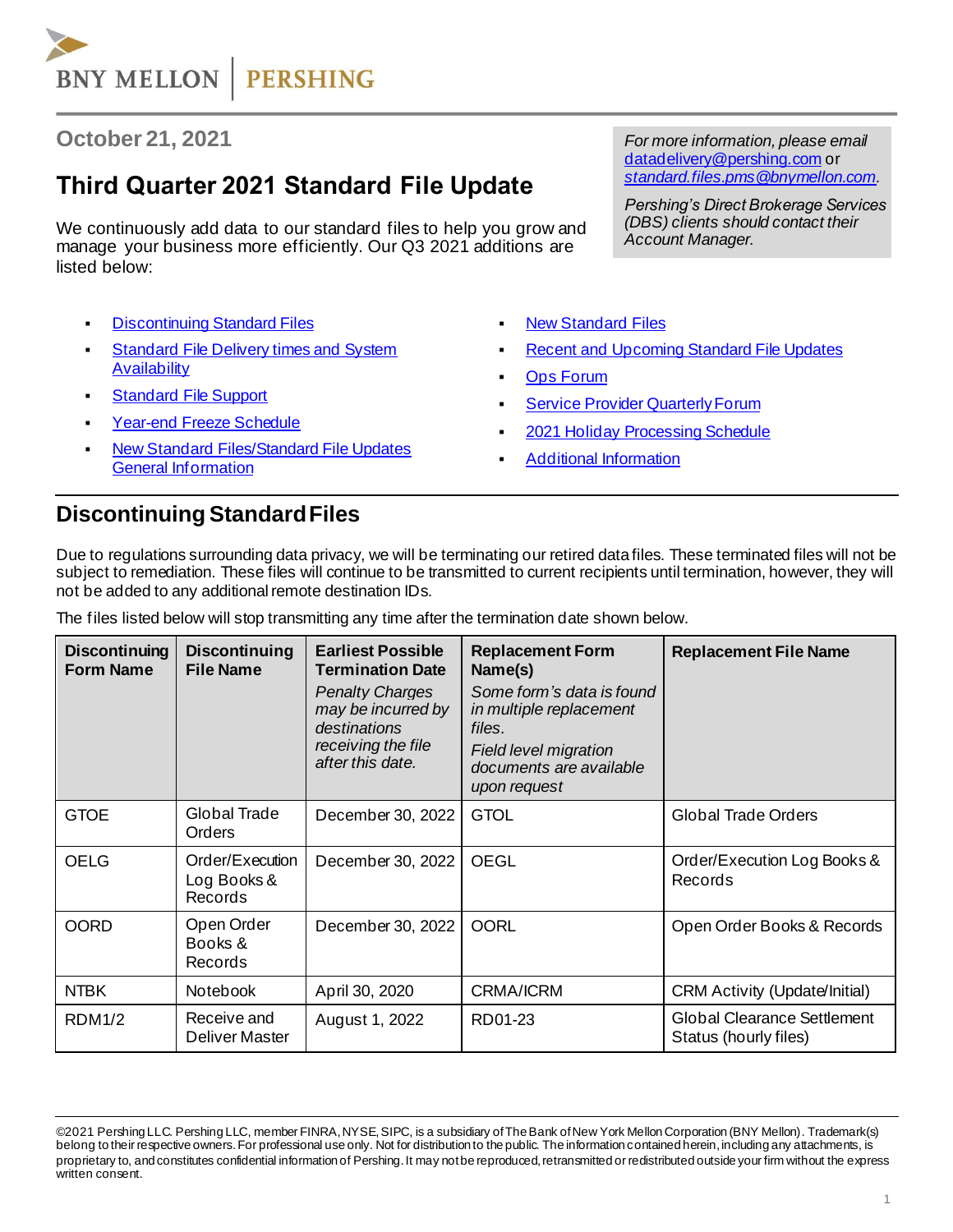**BNY MELLON PERSHING** 

## <span id="page-1-2"></span>**Year-End Freeze Schedule**

Our year-end production freeze will be from Sunday December 12, 2021 through Monday January 3, 2022.

| <b>REQUEST</b>                      | <b>LAST SUBMISSION DATE</b>                                                                                          |
|-------------------------------------|----------------------------------------------------------------------------------------------------------------------|
| Production Region and<br>Servers    | Date fully and accurately completed request must be submitted by for <b>quaranteed</b> completion<br>prior to freeze |
|                                     | Requests submitted after dates shown may not be fulfilled until sometime after January 3, 2022                       |
| New InfoDirect                      | EOD, Monday, December 6, 2021                                                                                        |
| New SFTP Mailbox                    | EOD, Friday, November 12, 2021                                                                                       |
| New NDM Destination                 | EOD, Friday, November 12, 2021                                                                                       |
| <b>SF Add to NDM</b><br>Destination | EOD, Wednesday, November 24, 2021                                                                                    |
|                                     | NDM files may continue to be deleted throughout the freeze Period                                                    |

## **Required Minimum Distribution (RMIN)**

The Required Minimum Distribution (RMIN) file will only have header and trailer records from Monday January 3 through Thursday January 6, 2022.

#### **Unused Destination IDs**

As we want to help you manage your file feeds, we now conduct periodic reviews of any destination ID with "No Extract Criteria". All IDs that have not been configured for four months or more may be deleted. Please contact your Account

Manager if you have any questions.

### **Best Practices**

As a best practice, we strongly recommend using the Global Trade, GTDE file for all trade information. This trade file contains much more information about a trade than the bookkeeping file. The Global Bookkeeping, GACT file should be used for non-trade transactions such as sweeps, dividends etc.

### <span id="page-1-0"></span>**Standard File Delivery times and System Availability**

BNY Mellon Pershing's Secure File Transfer Protocol (SFTP) and InfoDirect systems are unavailable weekly from midnight on Sunday until 8:00 a.m. (ET) on Monday, during scheduled server maintenance.

General file delivery target times are documented in the Pershing System and File Availability Schedule located in Reference Documents within NetX360<sup>®</sup>.

## <span id="page-1-1"></span>**Standard File Support**

We provide around the clock support for our clients. Urgent production issues should be called into the Pershing TechnologyHelp Desk at (888) 878-3142 where Associates are available 24 hours a day, seven days a week. Please be prepared to provide your three-character Destination/Remote ID, file name(s) and business date, as well as any relevant examples of the issue.

Please contact **DataDelivery@Pershing.com for any questions related to file structure, scheduling or any other non-critical** inquiries.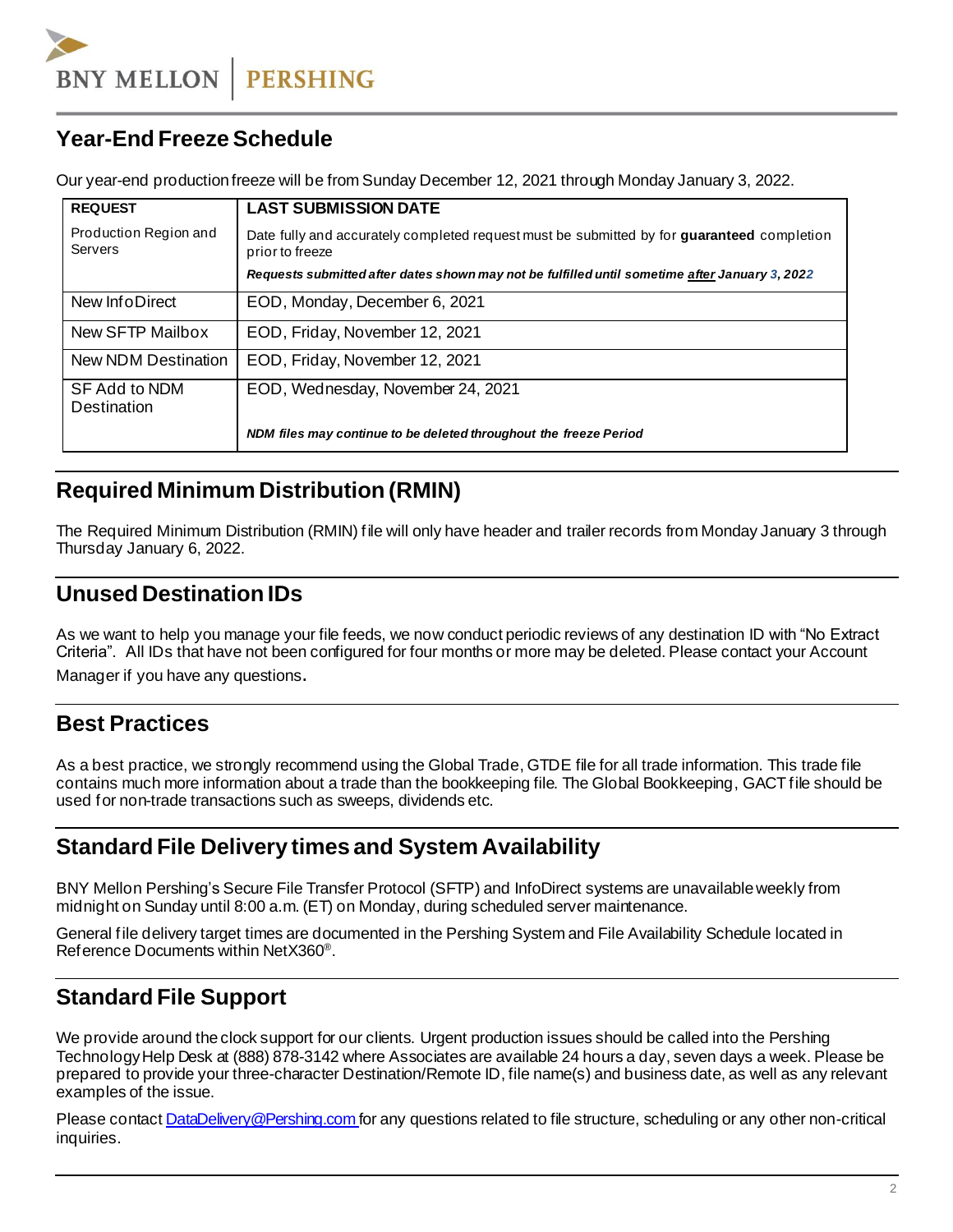**BNY MELLON PERSHING** 

#### <span id="page-2-0"></span>**New Standard Files/Standard File Updates General Information**

Users may review the Standard File layout for existing files, new files and updated files on our firm's website at [https://standardfiles.pershing.com](https://standardfiles.pershing.com/home/-/categories/275237?cat=275237).

Each layout shows the date it was last updated. New and impending changes are added as soon as they are known, and projected changes include target dates.

New standard files may be requested via NetX360<sup>®</sup> Service Center. The path is Administrative Services > Standard Files > Add files to Existing Destination

Please note that fields marked "Not Used" in the layouts are not necessarily empty fields. Pershing reserves the right to use these fields at any time. Updates to "Not Used" fields and new values are not subject to pre-announcement. Updates may also impact the number of records you receive.

#### <span id="page-2-1"></span>**New Standard Files**

| <b>Form Name</b> | <b>File Name</b>               | <b>Description</b>                                                                                                                                                                                                              |
|------------------|--------------------------------|---------------------------------------------------------------------------------------------------------------------------------------------------------------------------------------------------------------------------------|
| OORL             | Open Orders Books &<br>Records | This new file is now available in production and will replace the legacy<br>OORD file and may be requested through Service Center to run in parallel<br>with the existing file. Please see the file layout for complete details |

## <span id="page-2-2"></span>**Recent and Upcoming Standard File Updates**

| <b>Form Name</b> | <b>File Name</b>                     | <b>Description</b>                                                                                                                                                                                                                                                                                                                                                                                                                                                                                                                                                                                                                  |
|------------------|--------------------------------------|-------------------------------------------------------------------------------------------------------------------------------------------------------------------------------------------------------------------------------------------------------------------------------------------------------------------------------------------------------------------------------------------------------------------------------------------------------------------------------------------------------------------------------------------------------------------------------------------------------------------------------------|
| ACCF/T           | <b>Customer Information</b>          | The prior firm CRD, Central Registration Depository number has been<br>added to Record 5 position 478.<br>Nature and Purpose of Account has been added to record 5 position<br>350.                                                                                                                                                                                                                                                                                                                                                                                                                                                 |
| BPFD/F           | <b>Business Party</b><br>Information | To ensure compliance with CAT regulation, a Large Trader Effective<br>Date for CAT entities, is now in Record A position 512. Please see file<br>layout for complete details. To support paper reduction, the Master<br>Mnemonic is now in Record J position 384 and the country of<br>organization is in position 393.                                                                                                                                                                                                                                                                                                             |
|                  |                                      | Starting July 16, 2021 an additional 'A' record has been generated for<br>each Rep code at your company. An additional corresponding 'F'<br>record has also been generated containing the Advisor/Advisor Team<br>information as related to that Rep code. The existing Advisor/Advisor<br>Team 'A' records and Rep 'F' records will remain. The change is to<br>send additional Rep 'A' records related to Advisor/Advisor Team 'F'<br>records. This change will effectively increase the number of 'A' and 'F'<br>records you will receive based on the number of Rep codes you have<br>set up under your Advisors/Advisor Teams. |
|                  |                                      | The prior firm CRD, Central Registration Depository number has been<br>added to Record A position 520.                                                                                                                                                                                                                                                                                                                                                                                                                                                                                                                              |
|                  |                                      | A new optional Record M detailing the advisor's affiliations and<br>disclosures is now available and may be requested through Service<br>Center.                                                                                                                                                                                                                                                                                                                                                                                                                                                                                    |
|                  | GACT/GAC1   Global Booking File      | To improve tax reporting and offer more consistent processing of all<br>corporate actions, on June 4, 2021, an enhancement was made that<br>altered how fractional shares are processed and presented in standard<br>files. The transaction/source code LEU includes cash amounts in the                                                                                                                                                                                                                                                                                                                                            |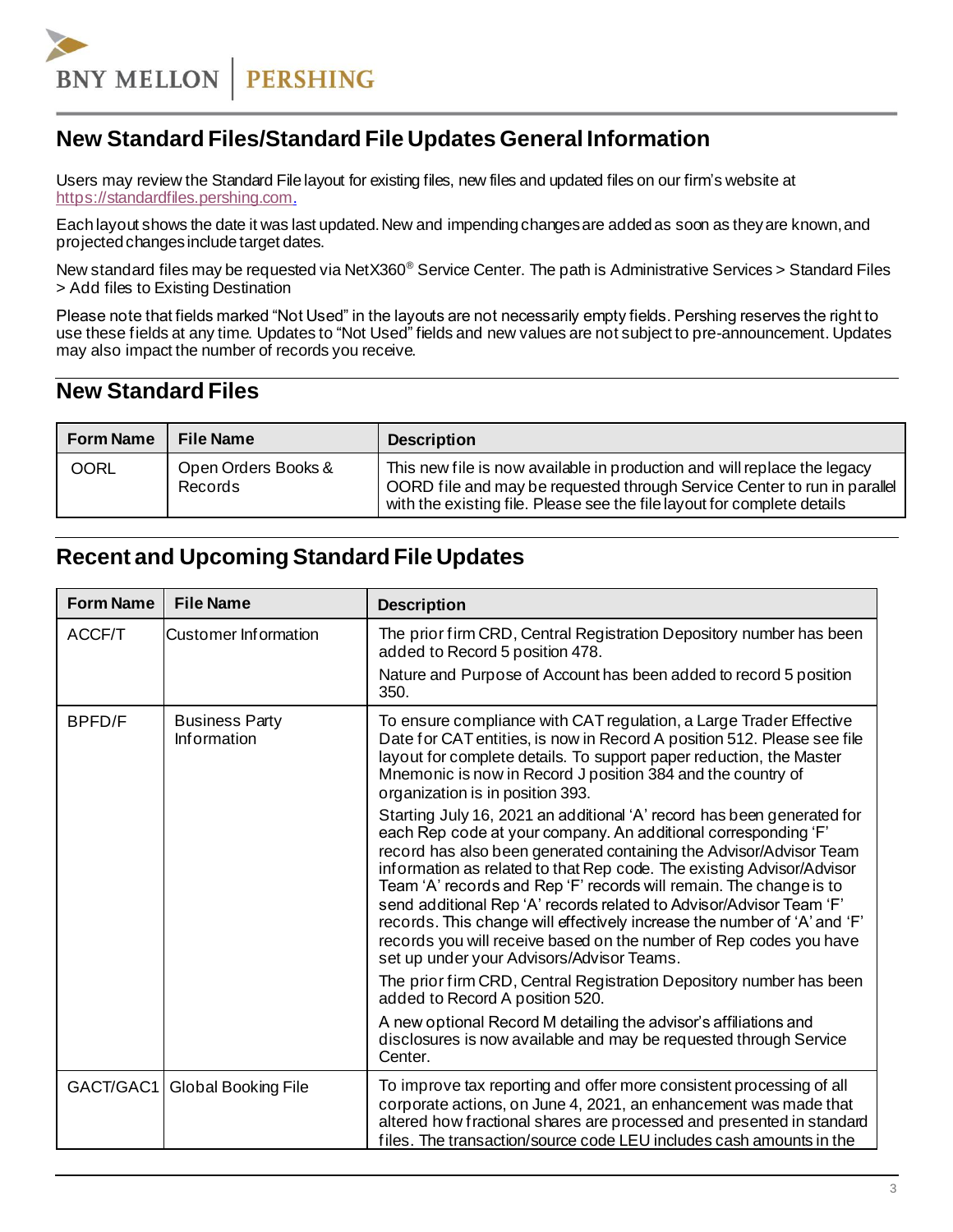

|             |                                   | Net Amount field, and fractional shares in the quantity field.<br>Consequently, LEU uses PAR Key Code 10 in place of code 39.                        |
|-------------|-----------------------------------|------------------------------------------------------------------------------------------------------------------------------------------------------|
| <b>MFDS</b> | <b>Mutual Fund</b><br>Description | We have added a 12b-1 indicator to filler in position 396. Please see<br>the file layout for complete details.                                       |
| RPFI/RPFP   | <b>Retirement Plan</b><br>Invoice | As part of the update to our billing system, the Pershing Fee Amount<br>and Client Fee Amount have been added to filler starting in position<br>196. |

#### **Upcoming Standard File Updates**

| <b>MASF</b> | <b>Managed Account</b><br><b>Billing Information</b> | To better support the institutional advisory business, we will be<br>updating this file in first quarter 2022. The effect of this update will be to<br>increase the number of C records. Some clients will experience a 5-fold<br>increase in the amount of data in this file.                                                                                |
|-------------|------------------------------------------------------|---------------------------------------------------------------------------------------------------------------------------------------------------------------------------------------------------------------------------------------------------------------------------------------------------------------------------------------------------------------|
| SETD/F      | Settlement Instructions                              | We are adding a new mandatory record to support STEP, Execution<br>Plus accounts. Currently planned for March 2022, Record G will<br>provide settlement instructions for STEP accounts. Once the change is<br>in production the record will be included automatically for all clients with<br>STEP accounts. Please see the file layout for complete details. |

#### <span id="page-3-0"></span>**Ops Forum**

These Standard File updates will be a discussiontopic in an upcomingOps Forum call. An invitation for this event will be sent via email to IBD Operation Managers and File Transfer Liaisons. Be on the lookout for your invite.

## <span id="page-3-1"></span>**Service Provider Quarterly Forum**

On November 10, 2021, we will host a conferencecall for third-partyservice providers who aggregate data on behalf of our clients. The agenda,moderated by Pershingfile delivery and subject-matter experts, will include a review of this quarterly update. Invitations will be sent to service providers soon.

*Contact [datadelivery@pershing.com](mailto:datadelivery@pershing.com%20or) to add contacts to this invite.*

### <span id="page-3-2"></span>**2021 HolidayProcessing Schedule**

BNY Mellon's Pershing follows the holiday schedule of the New York Stock Exchange® (NYSE® ), and will not run batch processing on the following dates in 2021:

- November 25 Thursday Thanksgiving Day
- \*December 24 (observed) Friday Christmas Day

#### *\*Exchange Only holiday; see below*

There are some exceptions, please see our 2021 Standard File Holiday Processin[g communication](https://communications.pershing.com/reader/pershing/pershing-standard-file-holiday-processing-1).

For more information concerning Standard File holiday run schedules, please ema[il datadelivery@pershing.com](mailto:datadelivery@pershing.com).